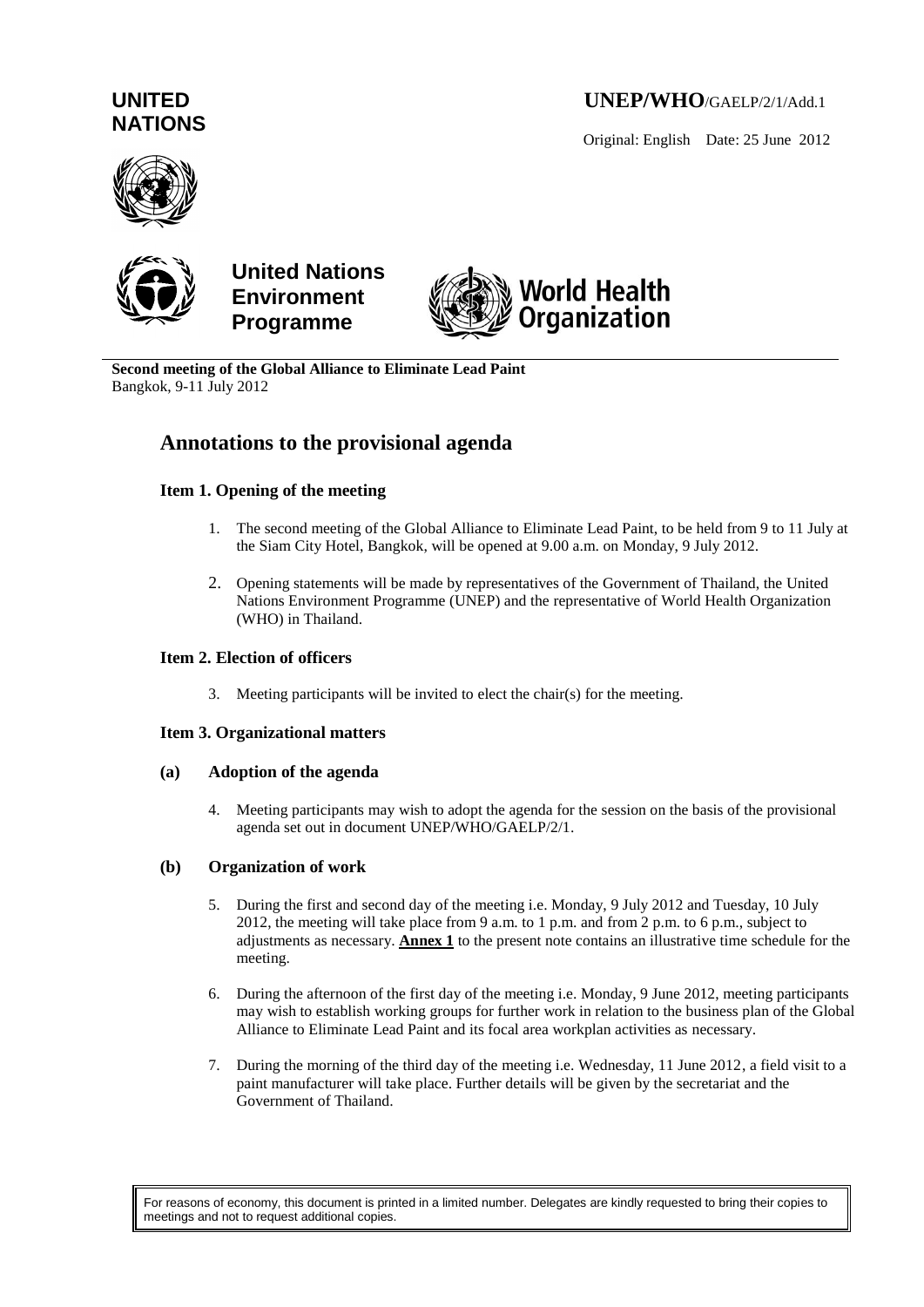- 8. The meeting will be conducted in English. A list of meeting documents and other background information is contained in **Annex 2** of the present note. These documents are available from the website of the Global Alliance where a page has been created for the present meeting. For reasons of economy, meeting participants are kindly requested to bring their copies of meeting documents to the meeting and not to rely on additional copies being available at the meeting venue itself
- 9. As explained in the joint WHO/UNEP invitation letter, the purpose of the current meeting is to:
	- (a) Understand current knowledge about lead in paint;
	- (b) Present the business plan for the Global Alliance;
	- (c) Promote new developments and catalyse collaborative work; and
	- (d) Welcome new and potential contributors to the work of the Global Alliance.
- 10. The expected outputs for the current meeting include:
	- (a) An appreciation of the focal areas workplan activities for the Global Alliance;
	- (b) An understanding of the business plan for the Global Alliance and suggested milestones, targets, and indicators of progress for the priority actions for 2012-2013 together with targets for the working periods between sessions of the International Conference on Chemicals Management to be held in 2015 (ICCM 4) and 2020 (ICCM 5);
	- (c) Commitments from meeting participants of their intent to join the work of the Global Alliance with the identification of how best they can contribute;
	- (d) Outreach from meeting participants to relevant delegations participating in the upcoming third session of the International Conference on Chemicals Management (ICCM 3) to be held 17-21 September 2012.
- 11. Meeting participants will be invited to introduce themselves.

#### **Item 4. Introduction to the Global Alliance – setting the scene**

- 12. A short introductory presentation will be given about why lead paint is still an issue from the health and environmental perspectives and updating meeting participants on recent research and regulatory developments.
- 13. The secretariat will give a short presentation on the Global Alliance to Eliminate Lead Paint. Reference will be made to the background documents developed within the framework of the Global Alliance and the work of the interim advisory group members. The subject matter will include the goals and objectives of the Global Alliance, the operational framework, focal area workplans, the business plan for the work of the Global Alliance and information on becoming a contributor to the work of the Global Alliance.
- 14. A representative from the International POPs Elimination Network (IPEN) will be invited to give a short presentation in relation to the current efforts of non-governmental organizations to achieve the elimination of lead paint.
- 15. A representative from the private sector will be invited to give a short presentation on their current efforts as contribution towards the goals of the Global Alliance.

### **Item 5. Review of current work of the Global Alliance to Eliminate Lead Paint and priorities for the future:**

#### **(a) Baseline information on lead paint use and testing**

16. Government participants will be invited to give presentations, organized in five regional groupings, about their current knowledge of the lead paint issue. In order to save time it is suggested that participants from same regional group, cooperate together in advance of the meeting to make one presentation from their regional group. **Annex 3** of the present note contains a suggested grouping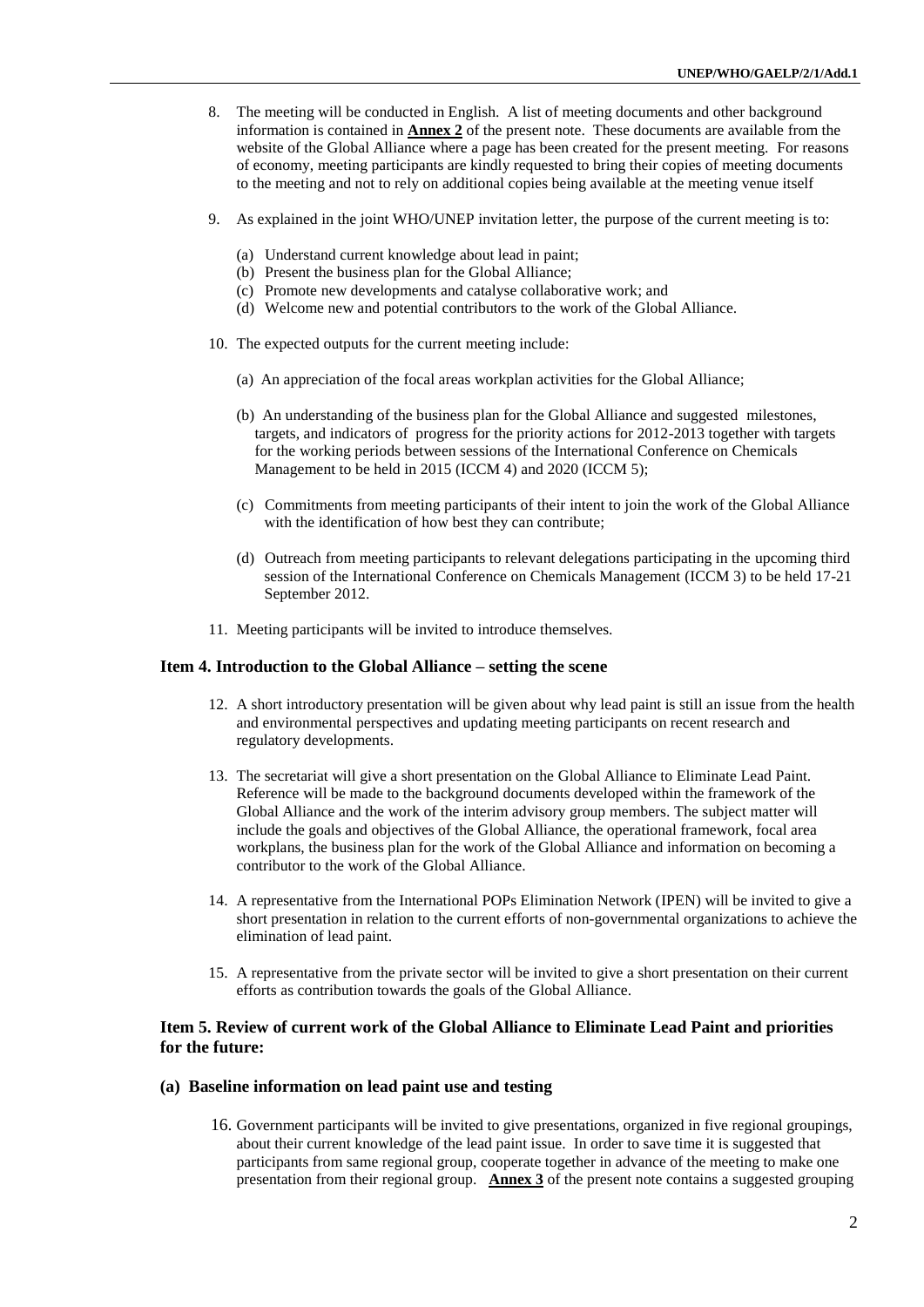of the countries who will be represented at the meeting and who may wish to work in advance of the present meeting to prepare their presentations.

- 17. Each presentation should take into account information the responses that participants have given to the secretariat survey distributed on 8 June 2012. It is suggested that the presentations could therefore include the following: awareness- raising about the risks from exposure to lead, existing uses of lead paint, applicable legislation, health aspects, workers' health, testing paints for lead content, companies involved with lead paint, and any other information thought to be of interest to the meeting.
- 18. To assist participants in making these collective presentations the secretariat will distribute by 2 July 2012 the relevant responses from participants in each of the regional groups specified in **Annex 3**. The secretariat will also compile all responses received into a document that will be made available during the meeting.
- 19. Non-governmental and intergovernmental organizations participating in the meeting will be also invited to brief presentations to complement the information from other meeting participants.

#### **(b) Updates on focal areas workplan activities**

- 20. Focal area leaders from each of the focal areas for Global Alliance activities, namely (a) Health aspects, (b) Environment aspects, (c) Worker's health, (d) Legislation and regulation, and (e) Outreach to industry, will be invited to give a short presentation to provide an overview and introduction to each focal area workplan and relevant activities.
- 21. The above-mentioned overview of the focal area workplans and their relevant activities will be aimed at building an understanding among meeting participants of how the work in different focal areas is proposed to address the challenges identified under agenda item 5 (a) and how these efforts collectively can deliver the business plan of the Global Alliance.

#### **(c) The working period between ICCM 3 and ICCM 4**

- 22. The secretariat will inform meeting participants about the formal opportunities for review of the work of the Global Alliance by the International Conference on Chemicals Management. Meeting participants will have before them the draft resolution on progress on lead in paint that has been recommended by the first meeting of the Open-ended Working Group of the International Conference on Chemicals Management (Belgrade, 15–18 November 2011). This resolution will be considered during the third session of the International Conference on Chemicals Management (ICCM 3) to take place in Nairobi, from 17 to 21 September 2012. The fourth session of the International Conference on Chemicals Management (ICCM 4) is expected to take place in 2015.
- 23. Taking into account the baseline information on lead paint, the updates of focal area workplans and the opportunities for international review of progress reflected in the draft business plan of the Global Alliance, meeting participants will be invited to establish working groups for the different priorities described in the business plan. Working groups will be invited to report back to the meeting on Tuesday morning before continuing their work, as necessary.
- 24. The focus of the intended working group discussion is to help further elaborate the focal area workplans so that the priority actions identified in the Global Alliance business plan are achievable and that projects and areas of work are identified to which meeting participants may wish to contribute. Accordingly the discussions will also assist focal area leaders in updating their focal areas workplans as necessary.

#### **Item 6. Global Alliance's contribution towards:**

- **(a) ICCM3**
	- 25. Under this agenda item meeting participants may wish to reflect on the conclusions of the meeting thus far, in order for them to inform their respective delegations participating in the third session of the International Conference on Chemicals Management of issues to be discussed.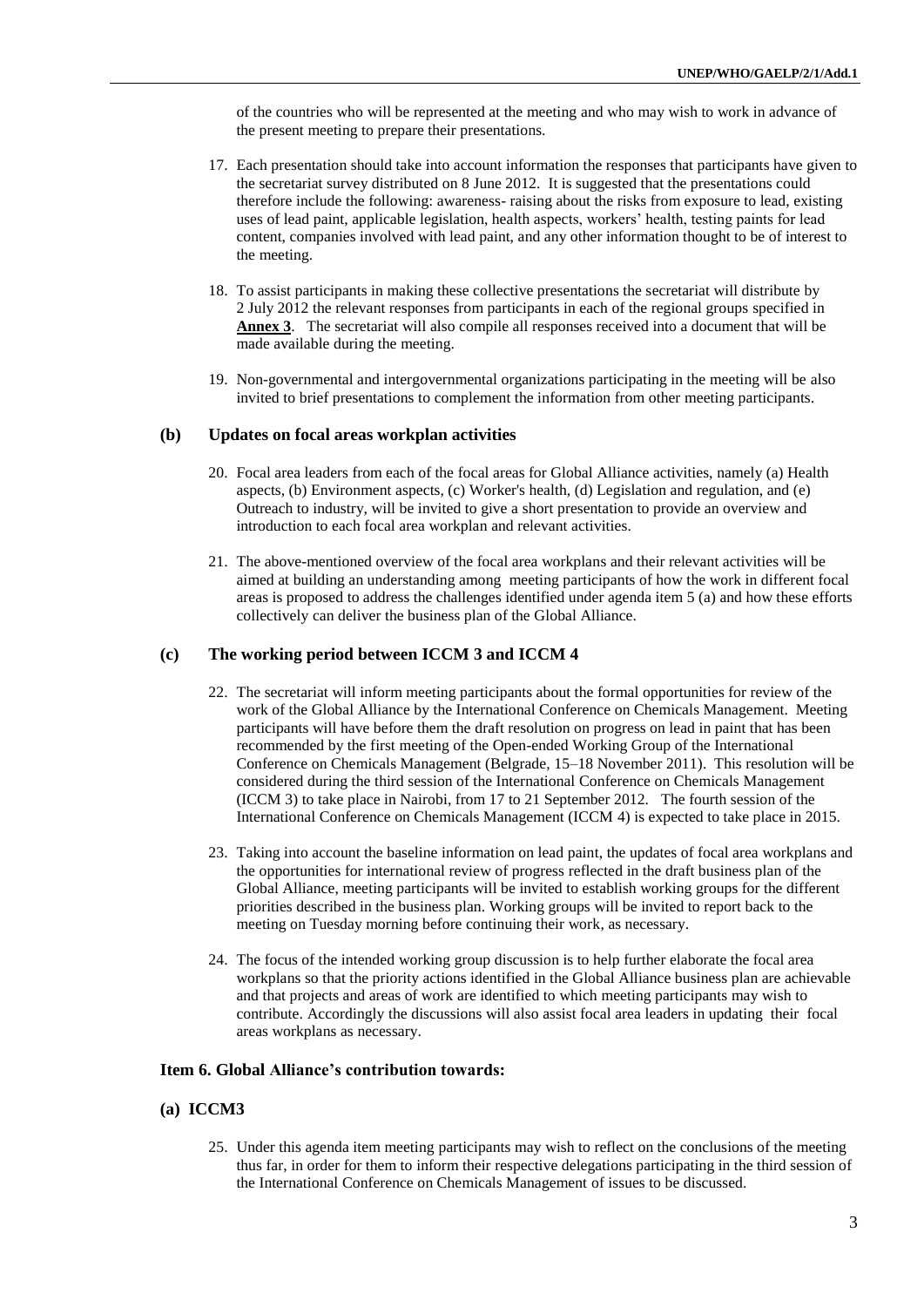## **(b) the planning for International Lead Poisoning Prevention Day of Action.**

- 26. A proposal to establish an International Lead Poisoning Day of Action with an initial focus on eliminating lead paint is a part of the workplan of the health aspects focal group. The recommended resolution for consideration by the third session of the International Conference on Chemicals Management foresees the Conference "expressing support for the Global Alliance's proposal to establish and international lead poisoning day of action" and encouraging all Governments, industy and civil society organizations in all regions to organize related activities in cooperation with the Global Alliance.
- 27. Based on discussions during the meeting, meeting participants may wish to register their support for cooperation in the proposed international day and identify issues that would benefit from discussion to enable planning to be completed.

#### **Item 7: Other matters**

28. Meeting participants may wish to discuss other matters raised during the meeting.

### **Item 8: Adoption of the report**

- 29. A report of the meeting will be prepared by the secretariat in cooperation with the chair (s).
- 30. Meeting participants will receive the final report of the meeting by email. The report will also be made available on the website of the Global Alliance at: [http://www.unep.org/hazardoussubstances/LeadCadmium/PrioritiesforAction/GAELP/Organization](http://www.unep.org/hazardoussubstances/LeadCadmium/PrioritiesforAction/GAELP/OrganizationalMeeting/tabid/29419/Default.aspx) [alMeeting/tabid/29419/Default.aspx](http://www.unep.org/hazardoussubstances/LeadCadmium/PrioritiesforAction/GAELP/OrganizationalMeeting/tabid/29419/Default.aspx)

#### **Item 9 Closure of the meeting**

31. It is expected that the meeting will conclude its work after the field trip in the afternoon of Wednesday, 11 July 2012.

\_\_\_\_\_\_\_\_\_\_\_\_\_\_\_\_\_\_\_\_\_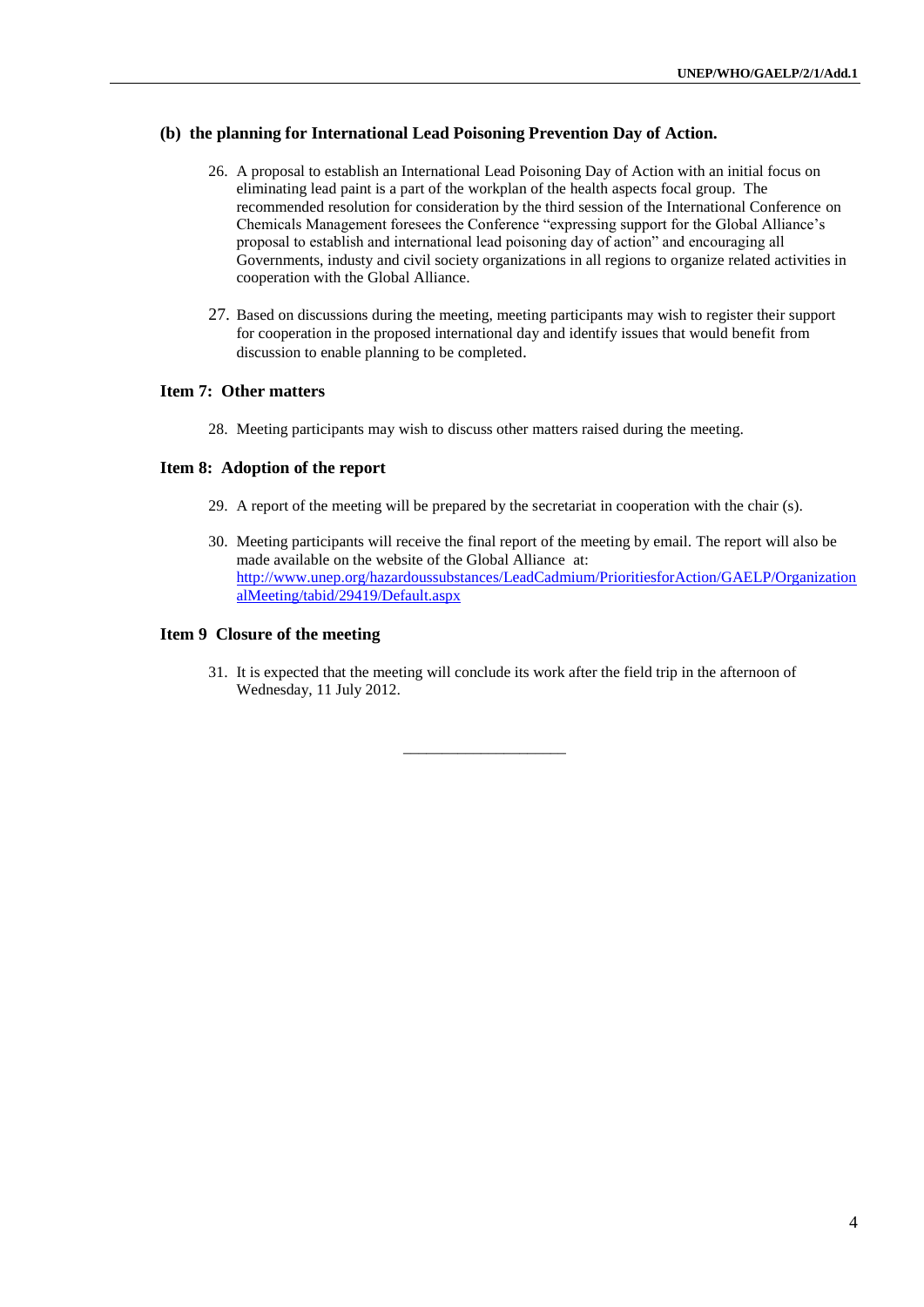# **Annex 1: Suggested time schedule for the Second meeting of the Global Alliance to Eliminate Lead Paint**

| Monday 9 July 2012  |                                       |
|---------------------|---------------------------------------|
| 9:00                | Item 1.                               |
|                     | Item 2.                               |
|                     | Item 3.                               |
|                     | Item4.                                |
| <b>Coffee break</b> |                                       |
| 10:30               | Cont. Item 4                          |
|                     | Item 5.                               |
| Lunch break         |                                       |
| 14:00               | Cont. Item 5.                         |
|                     | <b>Working group establishment</b>    |
| Coffee break        |                                       |
| 15:30               | <b>Continuation of work in groups</b> |
| 18:00               | Cont. Item 5.                         |

| Tuesday 10 July 2012 |                                           |
|----------------------|-------------------------------------------|
| 9:00                 | <b>Continuation of work in groups</b>     |
| <b>Coffee break</b>  |                                           |
| 10:30                | Discussion of results from working groups |
|                      | Item 6.                                   |
| Lunch break          |                                           |
| 14:00                | Cont. Item 6.                             |
| <b>Coffee break</b>  |                                           |
| 15:30                | Item 7.                                   |
| 18:00                | Cont. Item 7.                             |

| Wednesday 11 July 2012 |                            |
|------------------------|----------------------------|
| $7:30 -$               | <b>Field visit</b>         |
| Lunch break            |                            |
| $\sim$ 14:00           | Wrap up of the meeting and |
|                        | Item 8.                    |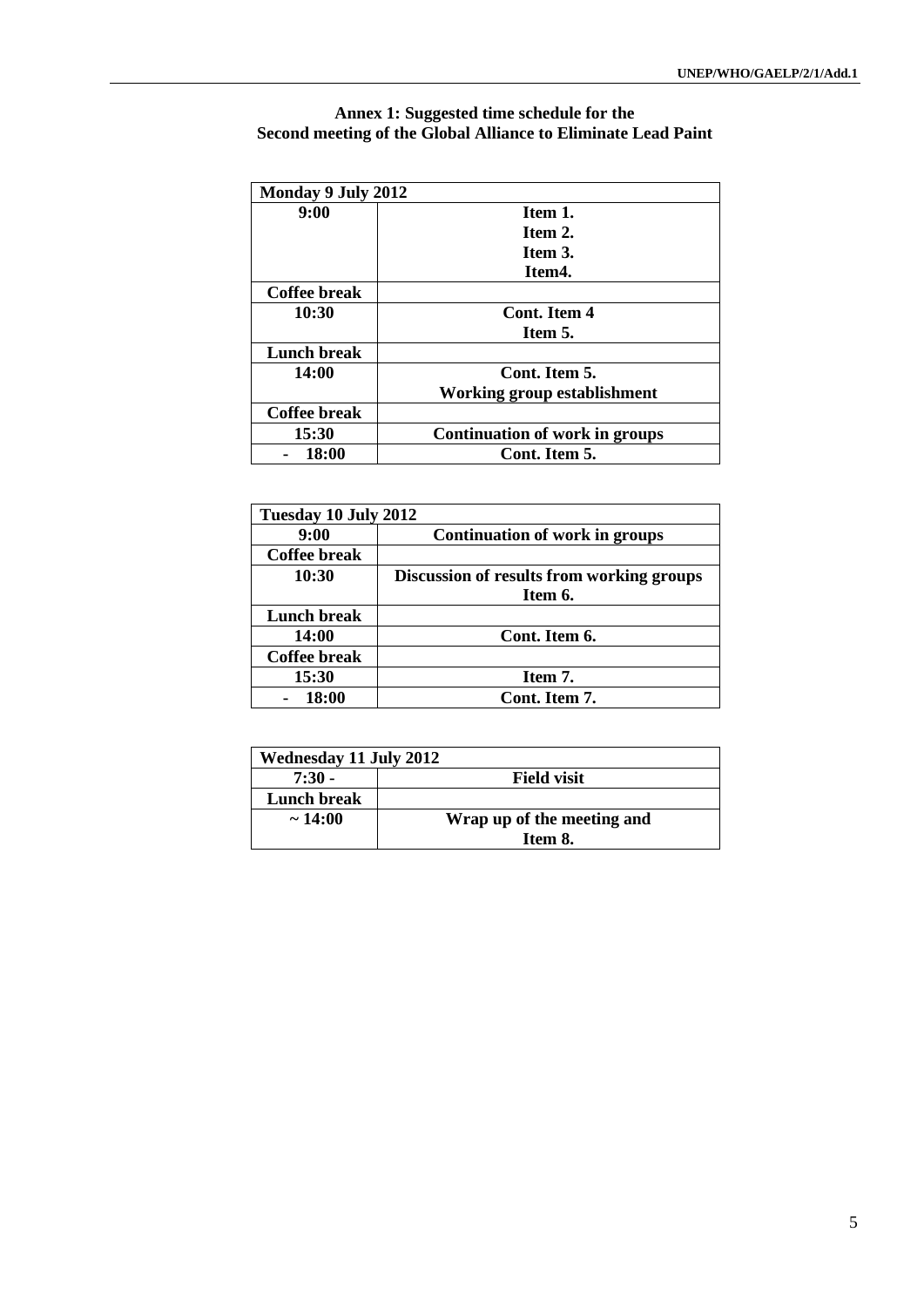## **Annex 2: List of meeting and reference documents for the second meeting of the Global Alliance to Eliminate Lead Paint<sup>1</sup>**

- 1. Provisional Agenda [\(UNEP/WHO/GAELP/2/1\)](http://www.unep.org/hazardoussubstances/Portals/9/Lead_Cadmium/docs/GAELP/SecondMeeting/Final_Provisional_Agenda_UNEP_WHO_GAELP2.pdf)
- 2. Annotations to the provisional agenda UNEP/WHO/GAELP/2/1/Add.1
- 3. [Operational framework for the Global Alliance](http://www.unep.org/hazardoussubstances/Portals/9/Lead_Cadmium/docs/GAELP/Final_operational_framework_GAELP.pdf) to Eliminate Lead Paint
- 4. Business Plan for the Global Alliance
- 5. Information on becoming a contributor to the work of the Global Alliance to Eliminate Lead Paint Contributors form (Available in [English,](http://www.unep.org/hazardoussubstances/Portals/9/Lead_Cadmium/docs/GAELP/GAELP_Becoming_a_contributor.pdf) [French](http://www.unep.org/hazardoussubstances/Portals/9/Lead_Cadmium/docs/GAELP/Devenir%20contributeur_GAELP_Fr.pdf) and [Spanish\)](http://www.unep.org/hazardoussubstances/Portals/9/Lead_Cadmium/docs/GAELP/Formar_parte_contributora_GAELP_Sp.pdf)
- 6. Online questionnaire to find out what is known about lead paint.

[Request for meeting](http://www.unep.org/hazardoussubstances/Portals/9/Lead_Cadmium/docs/GAELP/SecondMeeting/Information%20Survey--.pdf) participants to complete survey Online survey: [https://extranet.who.int/datacol/survey.asp?survey\\_id=1724](https://extranet.who.int/datacol/survey.asp?survey_id=1724) [English](http://www.unep.org/hazardoussubstances/portals/9/Lead_Cadmium/images/pdf.gif) and [Spanish](http://www.unep.org/hazardoussubstances/Portals/9/Lead_Cadmium/docs/GAELP/SecondMeeting/Survey_Lead%20Paint_Español.pdf) versions

- 7. Information brochure: Why is lead paint still an issue?
- 8. Progress report on the implementation of resolution II/4/B on lead in paint, considered by the first meeting of the Open-ended Working Group of the International Conference on Chemicals Management (15-18 November 2011) SAICM/OEWG.1/19. Available in languages on SAICM website.
- 9. Extract of report of the first meeting of the Open-ended Working Group containing recommended resolution on lead paint to be considered by the third session of the International Conference on Chemicals Management (17-21 September 2012)
- 10 Provisional list of participants

<u>.</u>

Note : Wherever possible documents are listed together with a hyperlink through this document directly to the Global Alliance website at:

<http://www.unep.org/hazardoussubstances/LeadCadmium/PrioritiesforAction/GAELP/tabid/6176/Default.aspx>

Or alternatively hyperlinks provide a link to the relevant webpage for this meeting at: [http://www.unep.org/hazardoussubstances/LeadCadmium/PrioritiesforAction/GAELP/OrganizationalMeeting/tabid/29](http://www.unep.org/hazardoussubstances/LeadCadmium/PrioritiesforAction/GAELP/OrganizationalMeeting/tabid/29419/Default.aspx) [419/Default.aspx](http://www.unep.org/hazardoussubstances/LeadCadmium/PrioritiesforAction/GAELP/OrganizationalMeeting/tabid/29419/Default.aspx)